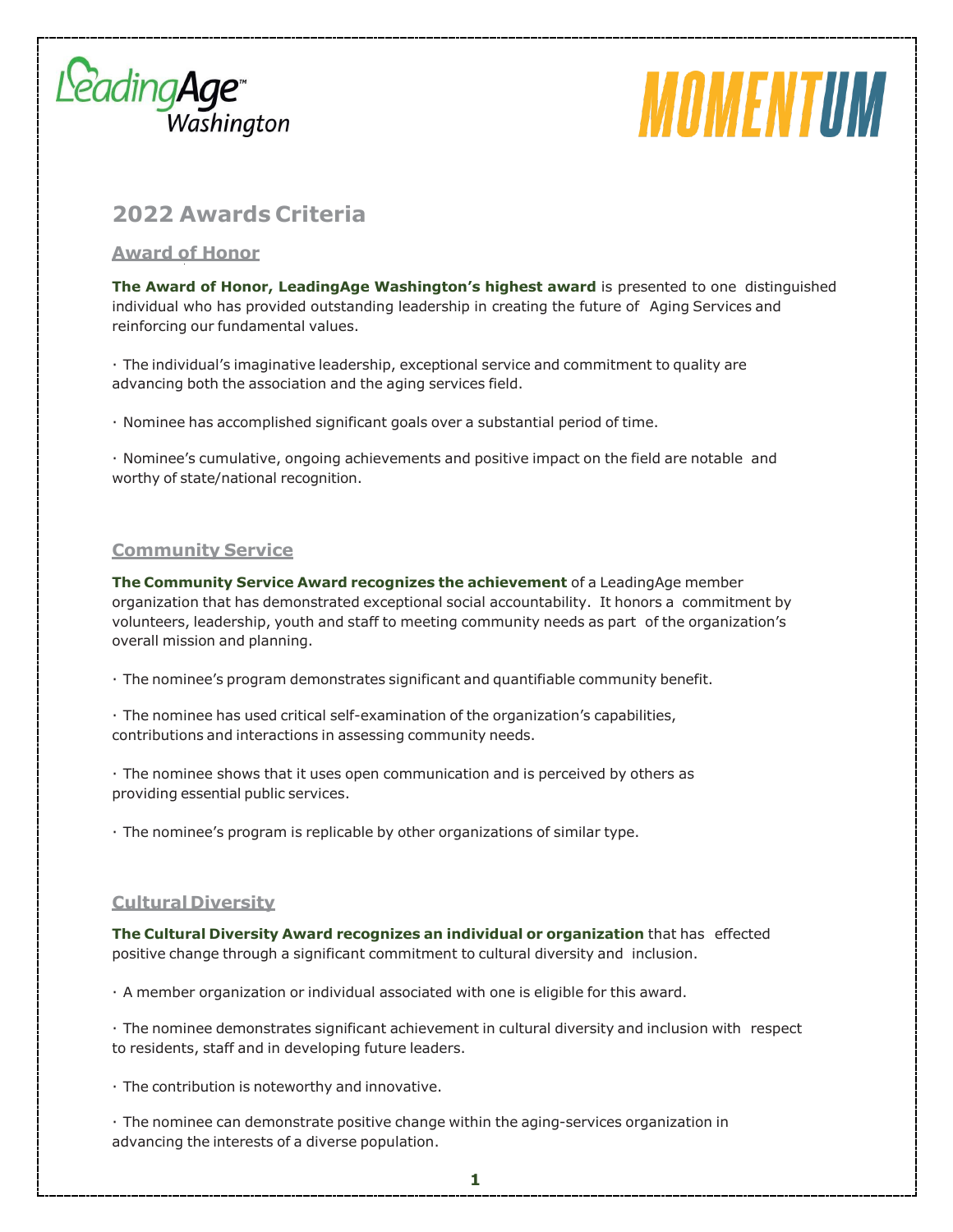

# *MOMENTUM*

### **Dr. Herbert Shore Outstanding Mentor**

**The Dr. Herbert Shore Outstanding Mentor Award recognizes an individual** who has demonstrated outstanding abilities in one-on-one teaching, motivating, challenging and developing future leaders in the field of aging services. The award is named for the late Dr. Herbert Shore, a LeadingAge national founder, past president, Award of Honor recipient and well-knownmentor.

· An individual associated with or a member of Aging Services is eligible for this award.

· The mentor is nominated by an individual (s) or organization with close knowledge of the nominee's accomplishments as a mentor.

· The nomination reflects that the mentor has engaged his or her protégé (s) in Aging Services and fostered their leadership development.

· The submission shows the extent of the nominee's impact as a mentor and is strengthened by testimonials from one or more protégés.

· The submission indicates accomplishments of the protégé (s) that have been influenced by the mentor.

### **Excellence in Leadership**

**The Excellence in Leadership Award recognizes individuals and governing boards** that demonstrate excellence in leadership or governance accountability and whose organizations are aligned with the Quality First principles.

· The nominee has provided recognizable leadership worthy of state/national recognition.

· The nominee advances principles of responsible stewardship, financial integrity and fund development.

· The nominee has fostered growth and change through understanding the aging services environment.

· The nominee's accomplishments demonstrate a significant contribution to the well-being of persons served.

### **[www.LeadingAgeWA.org](http://www.leadingagewa.org/)**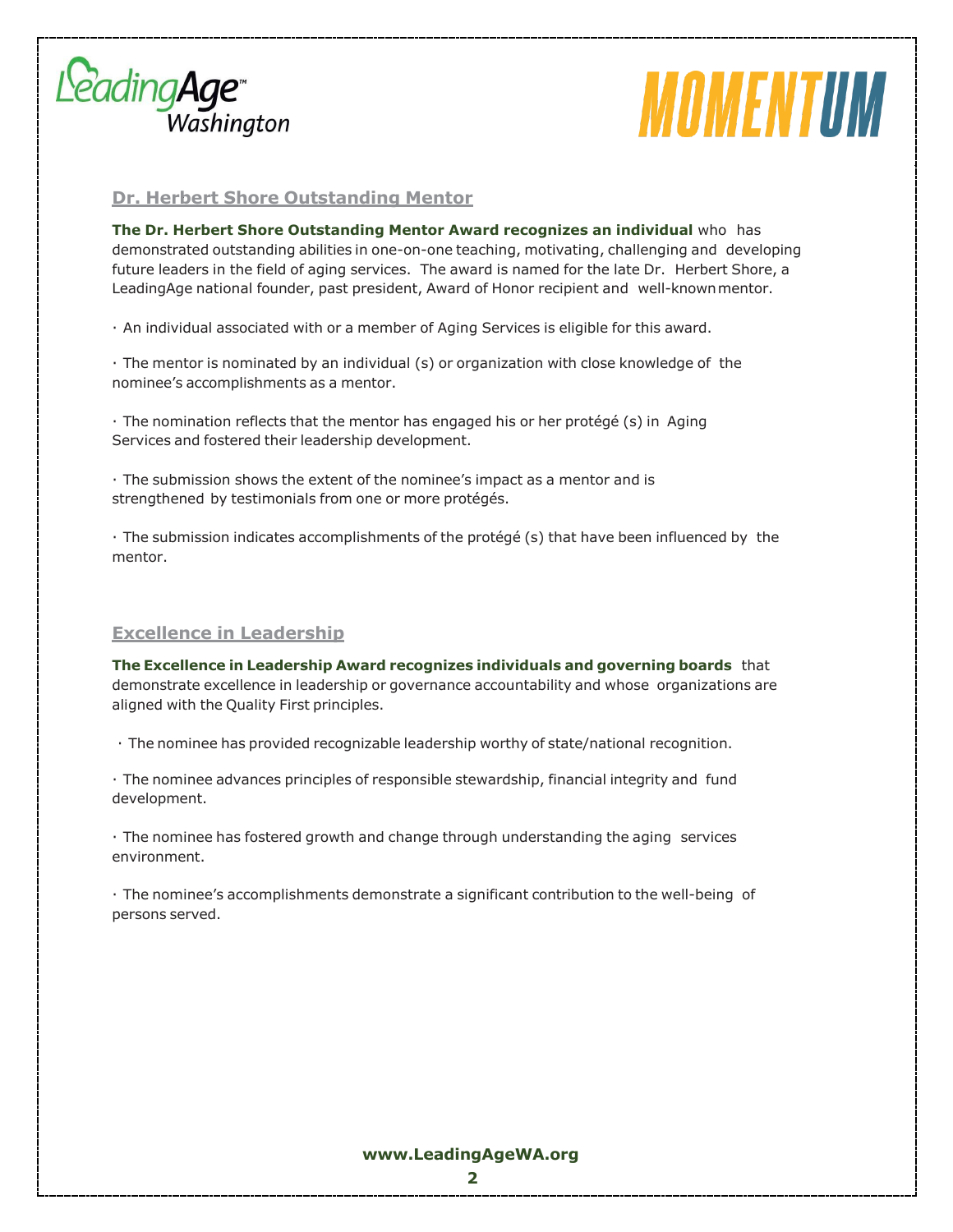

# *MOMENTUM*

### **Excellence in Research and Education**

**The Excellence in Research and Education recognizes ongoing commitment** to quality aging services through evidence-based research and dissemination of research findings through internal and external shared learning opportunities.

· Nominee demonstrates commitment to giving back to the field by sharing research findings and innovative practices with peers.

· Nominee creates opportunities for professionals and organizations to learn from one another.

· Nominee utilizes continuing education to encourage creativity and innovation in care and services.

### **Public Trust**

**The Public Trust Award recognizes an individual or organization** that has advanced public trust and confidence in aging services through public services, collaboration, media or other efforts to educate consumers and help them make informed choices.

· LeadingAge member or non-member individuals and organizations, including the media, are eligible for this award.

· Nominee has furthered public understanding of the continuum of aging services and support of positive change.

· Nominee conveys information to consumers and/or policy makers about quality of care and quality of life in aging services.

### **Outstanding Advocacy**

**The Outstanding Advocacy Award recognizes an individual or organization** for advocating for aging services at the local, state or national level.

· Nominee has advocated and actively encouraged others to advocate on aging services issues with local, state or national policy makers and or media.

· The nominee has organized other persons or groups to advocate for affected positive change.

The nominee demonstrates dedication to the not-for-profit and mission-driven philosophy.

#### **[www.LeadingAgeWA.org](http://www.leadingagewa.org/)**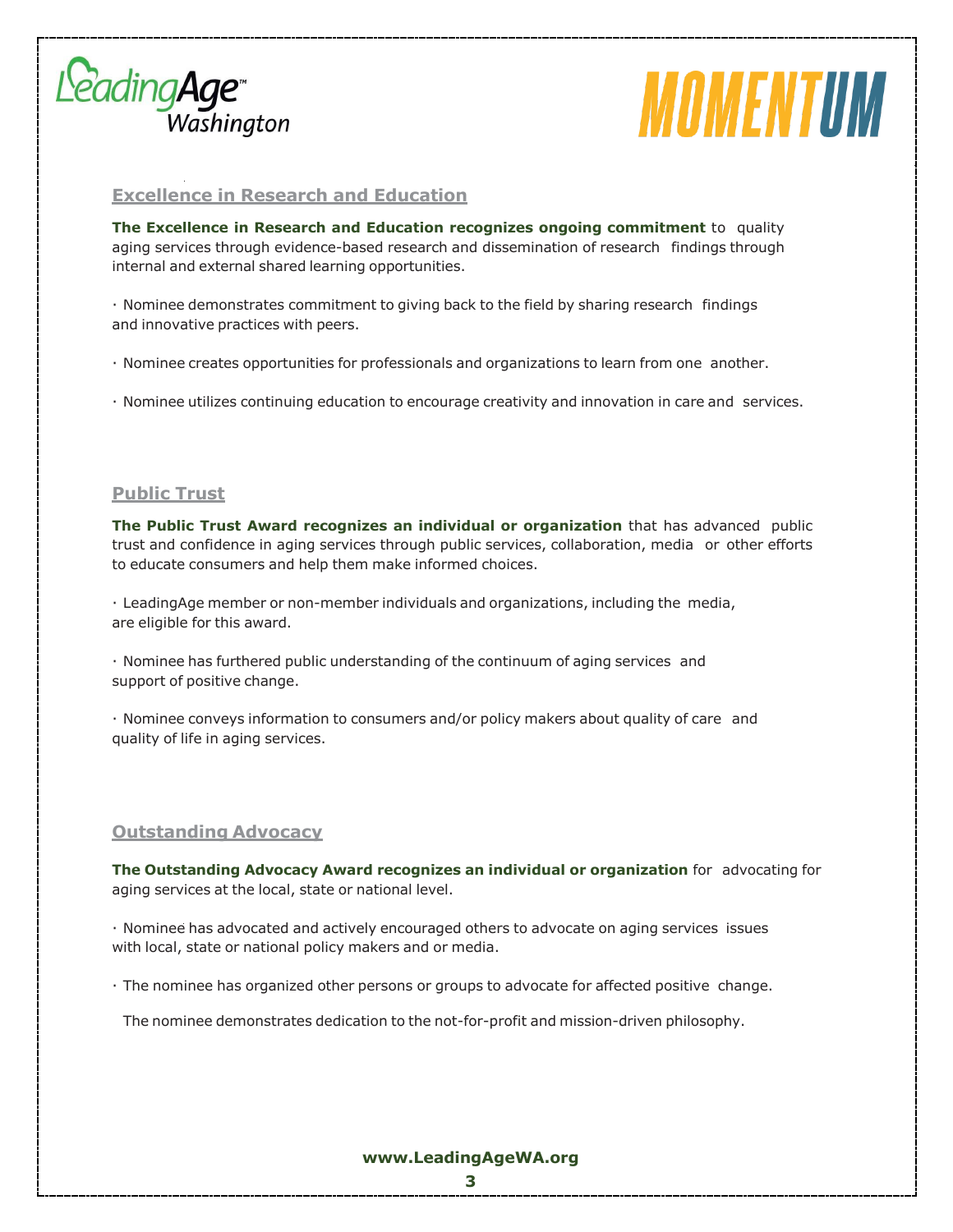



### **Excellence in the Workplace**

**The Excellence in the Workplace recognizes organizations** that demonstrate effectiveness in fostering and advancing a healthy workplace culture and an environment that promotes the recruitment, retention and development of staff at all levels of the organization

· Nominee demonstrates, in policy and practice, that investing in the staff and workplace environment are critical to the delivery of quality care and services.

- · Nominee demonstrates innovation in workforce development, policies and practices.
- · Nominee ensures that all levels of staff obtain training.
- · Nominee values and promotes diversity in the workforce.

### **Leading – Edge Care & Services**

**The Leading – Edge Care and Services Award recognizes organizations for programs and services** that are models of innovation and excellence and that contribute significantly to the quality of life of the individuals served.

· The program of care or service emphasizes quality of life for the individuals served or significantly improves the aging-services organization's operations.

· The program of care or service provides proven benefits to the residents, clients or organization.

· The program of care or service has potential for application to the needs of other aging - services organizations.

· The program of care or service has been in actual operation for two or more years (not including planning time).

#### **Excellence in Nurse Leadership**

**The Excellence in Nurse Leadership Award recognizes a Director of Nursing or an Assistant Director of Nursing** who creates a supportive and engaged workplace environment by displaying excellent leadership skills while managing nursing and frontline staff.

- · Demonstrates creative and innovative approaches to leadership in LTSS nursing.
- · Values and respects all levels of professional caregivers, and models and promotes this attitude among peers.
- · Facilitates meaningful collaboration among interdisciplinary team members.
- · Creates or implements practices at the organization to improve the workplace environment and support nursing and frontline staff.
- · Is instrumental in improving the recruitment and retention of the nursing and frontline staff.

· Assists caregivers in understanding their relationship to the organization's mission and goals.

**[www.LeadingAgeWA.org](http://www.leadingagewa.org/)**

**4**